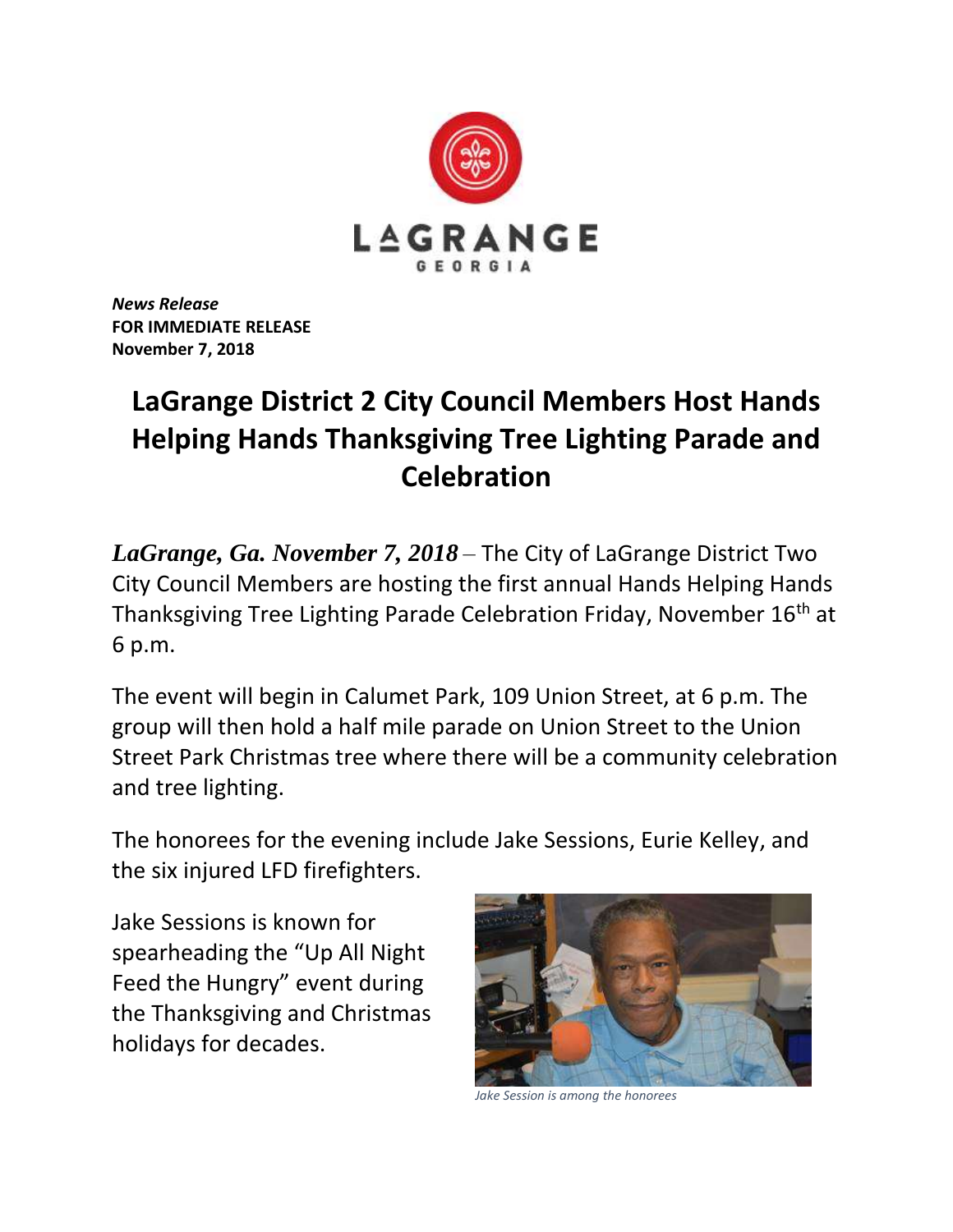

*Eurie Kelley is among the honorees*

Eurie Kelley has given of herself her entire life by volunteering to help community youth and decorating the Union Street Park during the holidays for decades.

The six injured LaGrange firefighters are also being honored because their selfless acts when they received

injuries in a structure fire on Labor Day.

District 2 Councilman Dr. Willie Edmondson is helping to coordinate this community celebration.



*The LFD firefighters honored include from left to right; Josh Williams, Jordan Avera, Jon Williamson, Pete Trujillo, Sean Guerrero, & James Ormsby will be among the honorees.*

"We wanted to bring back the wonderful memories of the old parades in District 2," said Edmondson.

"This is a Thanksgiving parade and we are thanking God and the people who have made our community so great and don't get the acknowledgement they deserve."

Council Members LeGree McCamey and Nathan Gaskin as well as former City Council Member Norma Tucker, Leon Childs, Dr. Robert Tucker, and Lisa Farrow are also helping to host the celebration. Mayor